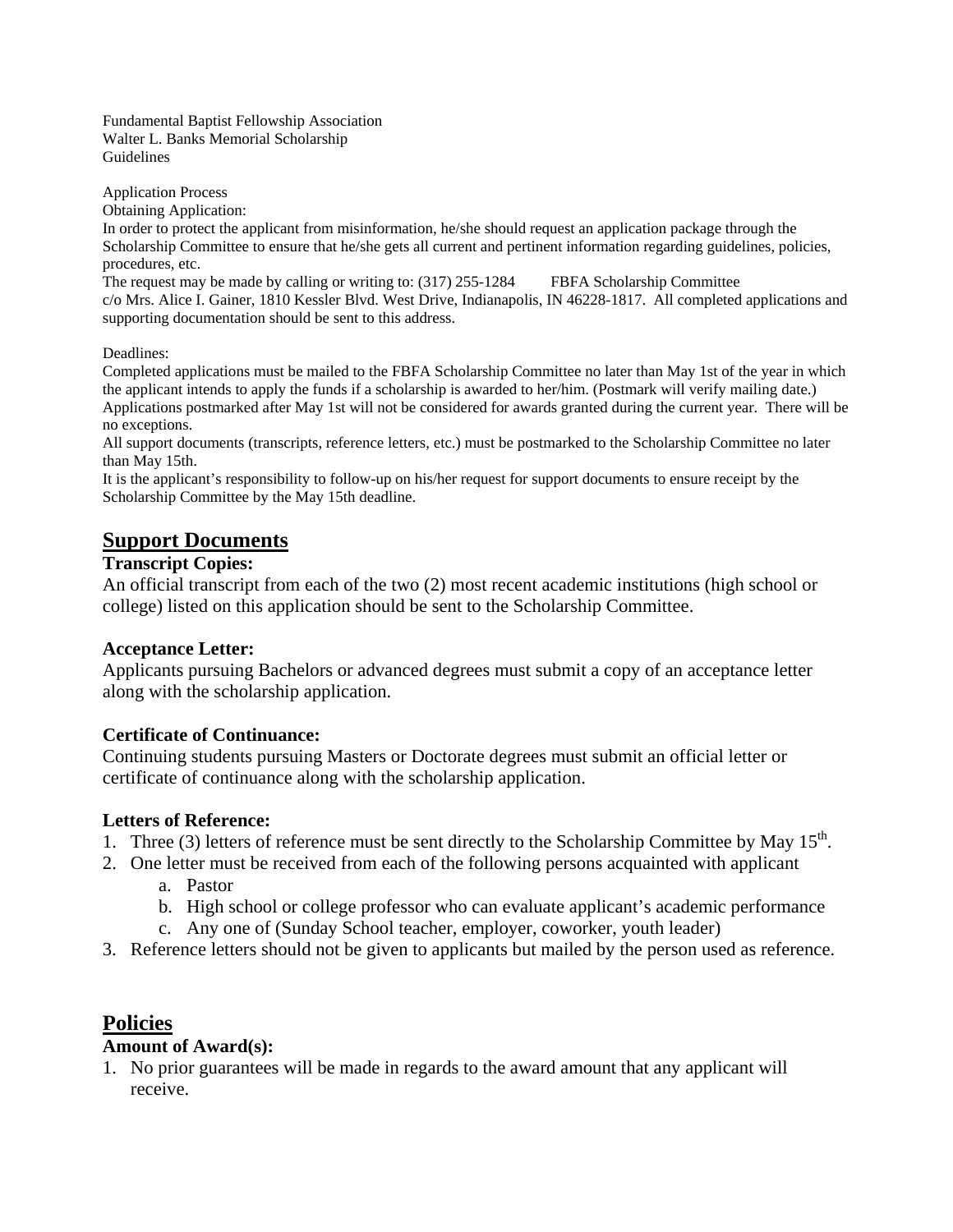- 2. The amount of any award will be impacted by the amount of money available in the scholarship fund, the number of applicants, status of applicants and other conditions or circumstances prevailing at the time the award decisions are made.
- 3. The Scholarship Committee is solely responsible for making all award decisions and those decisions are final.

### **Disclaimers:**

The Scholarship Committee is not obligated to grant scholarship awards to any applicant at any time. The committee acts on its own cognizance to carry out its intended purpose based on prevailing conditions and/or circumstances. However, the committee must report its decisions to the Vice-President of Christian Education and the committee is ultimately accountable to the FBFA Steering Council.

#### **Disqualification:**

- 1. Failure to meet the application process deadline(s) will result in disqualification of an applicant from receiving an award for the ensuing academic year.
- 2. It is our policy that the award money should not be used to pay off past student accounts.
- 3. A student must be in good financial standing at any previously attended colleges or universities in order to be considered for a Walter L. Banks scholarship award.
- 4. Falsification in completing the application, misrepresentation of grades or letters of reference or other conduct unbefitting a Christian will result in disqualification of applicants from current and future awards.

#### **Eligibility:**

- 1. Scholarship award recipients must be members, in good standing, at a Full Membership status church that is in good standing with the Association.
- 2. Only applicants pursuing post-secondary education at FBFA sanctioned Christian colleges or seminaries are eligible for scholarship awards.
- 3. Applicants should be newly admitted, reinstated, or currently enrolled at a FBFA sanctioned Christian college or seminary for the fall semester of the year of the award.
- 4. Applicants who are continuing students should have maintained a grade point average above 2.0 out of 4.0 during their most recent semester of study in order to receive serious consideration for an award during the year of application
- 5. Undergraduate applicants must be pursuing a degree program as demonstrated by registering for courses that match the college's curriculum requirements for their intended major.
- 6. Applicants pursuing Bachelors Degrees must be taking at least twelve (12) credit hours during the fall semester of the year of the award. Under unusual circumstances exceptions may be made, but not guaranteed, to those pursuing a Bachelors degree.

#### W. L. Banks Scholarship Guidelines p 2 of 3 2003 Revision

7. Applicants pursuing advanced degrees beyond the Bachelors level must be taking at least six (6) credit hours during the fall semester of the year of the award. Exceptions may be made, but not guaranteed, to those pursuing Masters or Doctorate degrees that require extensive research for a thesis or dissertation.